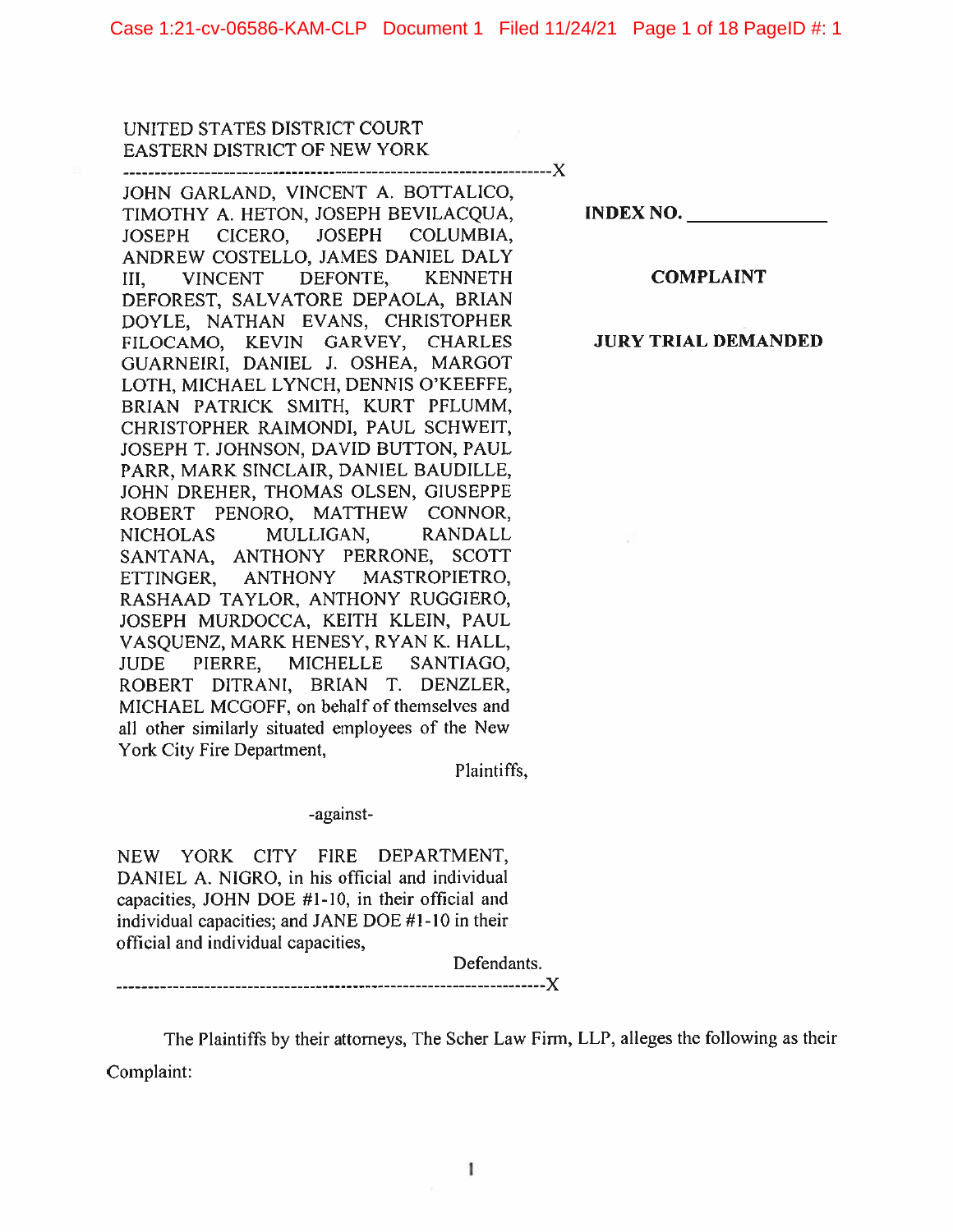# **I. PARTIES, JURISDICTION, AND VENUE**

I. The Plaintiff JOHN GARLAND ("Garland") was and still is a natural person who resides in and is a domiciliary of the County of Richmond, State of New York and is employed as a firefighter with the New York City Fire Department ("FDNY").

2. The Plaintiff VINCENT A. BOTTALICO ("Bottalico") was and still is a natural person who resides in and is a domiciliary of the County of Putnam, State of New York and is employed as a lieutenant with the FDNY.

3. The Plaintiff TIMOTHY A. HETON ("Heton") was and still is a natural person who resides in and is a domiciliary of the County of New York, State of New York and is employed as a lieutenant with the FDNY.

4. The Plaintiff JOSEPH BEVILACQUA ("Bevilacqua") was and still is a natural person who resides in and is a domiciliary of the County of Richmond, State of New York and is employed as a firefighter with the FDNY.

5. The Plaintiff JOSEPH CICERO ("Cicero") was and still is a natural person who resides in and is a domiciliary of the County of Richmond, State of New York and is employed as a firefighter with the FDNY.

6. The Plaintiff JOSEPH COLUMBIA ("Columbia") was and still is a natural person who resides in and is a domiciliary of the County of Richmond, State of New York and is employed as a firefighter with the FDNY.

7. The Plaintiff ANDREW COSTELLO ("Costello") was and still is a natural person who resides in and is a domiciliary of the County of Richmond, State of New York and is employed as a firefighter with the FDNY.

8. The Plaintiff JAMES DANIEL DALY III ("Daly") was and still is a natural person who resides in and is a domiciliary of the County of Nassau, State of New York and is employed as a firefighter with the FDNY.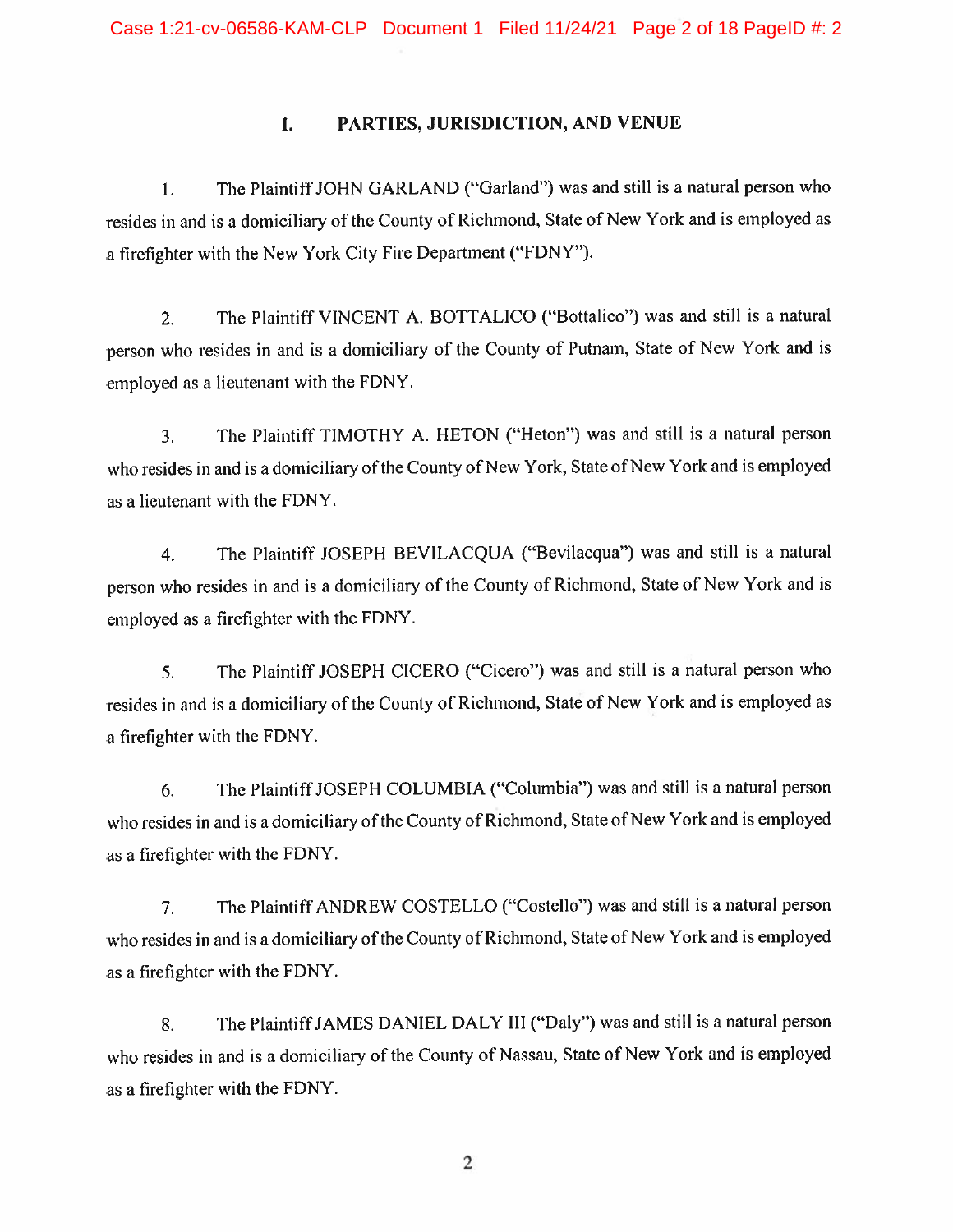9. The Plaintiff VINCENT DEFONTE ("Defonte") was and still is a natural person who resides in and is a domiciliary of the County of Richmond, State of New York and is employed as a firefighter with the FDNY.

10. The Plaintiff KENNETH DEFOREST ("DeForest") was and still is a natural person who resides in and is a domiciliary of the County of Richmond, State of New York and is employed as a firefighter with the FDNY.

11. The Plaintiff SALVATORE DEPAOLA ("DePaola") was and still is a natural person who resides in and is a domiciliary of the County of Richmond, State of New York and is employed as a firefighter with the FDNY.

12. The Plaintiff BRIAN DOYLE ("Doyle") was and still is a natural person who resides in and is a domiciliary of the County of Queens, State of New York and is employed as a firefighter with the FDNY.

13. The Plaintiff NATHAN EVANS ("Evans") was and still is a natural person who resides in and is a domiciliary of the County of New York, State of New York and is employed as a lieutenant with the FDNY.

14. The Plaintiff CHRISTOPHER FILOCAMO ("Filocamo") was and still is a natural person who resides in and is a domiciliary of the County of Richmond, State of New York and is employed as a firefighter with the FDNY.

15. The Plaintiff KEVIN GARVEY ("Garvey") was and still is a natural person who resides in and is a domiciliary of the County of Nassau, State of New York and is employed as a firefighter with the FDNY.

16. The Plaintiff CHARLES GUARNEIRI ("Guarneiri") was and still is a natural person who resides in and is a domiciliary of the County of Nassau, State of New York and is employed as a firefighter with the FDNY.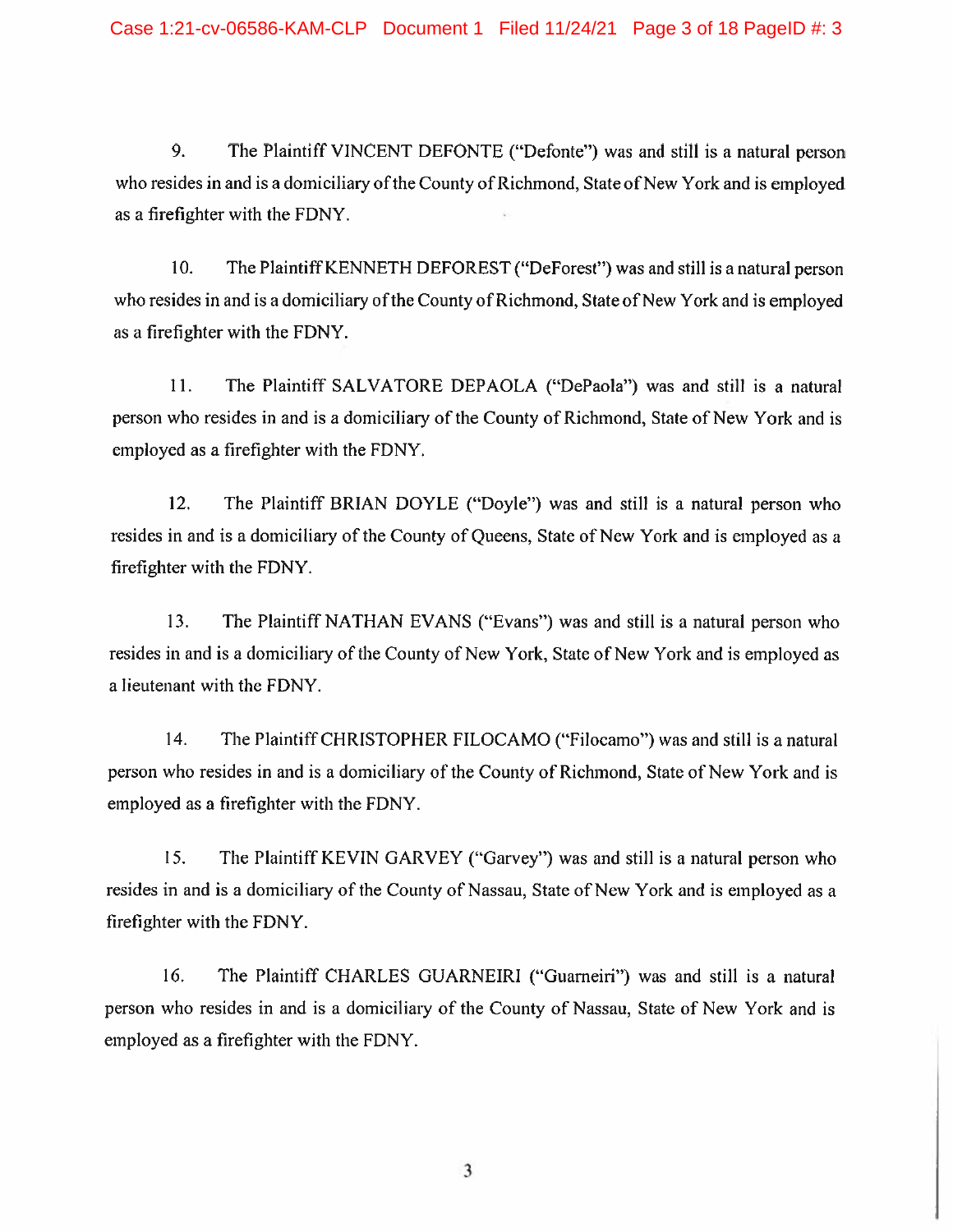17. The Plaintiff DANIEL J. OSHEA ("OShea") was and still is a natural person who resides in and is a domiciliary of the County of Suffolk, State of New York and is employed as a firefighter with the FDNY.

18. The Plaintiff MARGOT LOTH ("Loth") was and still is a natural person who resides in and is a domiciliary of the County of Nassau, State of New York and is employed as a paramedic with the FDNY.

19. The Plaintiff MICHAEL LYNCH ("Lynch") was and still is a natural person who resides in and is a domiciliary of the County of Kings, State of New York and is employed as a firefighter with the FDNY.

20. The Plaintiff DENNIS O'KEEFFE ("O'Keeffe") was and still is a natural person who resides in and is a domiciliary of the County of Nassau, State of New York and is employed as a firefighter with the FDNY.

21. The Plaintiff BRIAN PATRICK SMITH ("Smith") was and still is a natural person who resides in and is a domiciliary of the County of Suffolk, State of New York and is employed as a firefighter with the FDNY.

22. The Plaintiff KURT PFLUMM (''Pflumm") was and still is a natural person who resides in and is a domiciliary of the County of Suffolk, State of New York and is employed as a firefighter with the FDNY.

23. The Plaintiff CHRISTOPHER RAIMONDI ("Raimondi") was and still is a natural person who resides in and is a domiciliary of the County of Richmond, State of New York and is employed as a lieutenant with the FDNY.

24. The Plaintiff PAUL SCHWEIT ("Schweit") was and still is a natural person who resides in and is a domiciliary of the County of Suffolk, State of New York and is employed as a firefighter with the FDNY.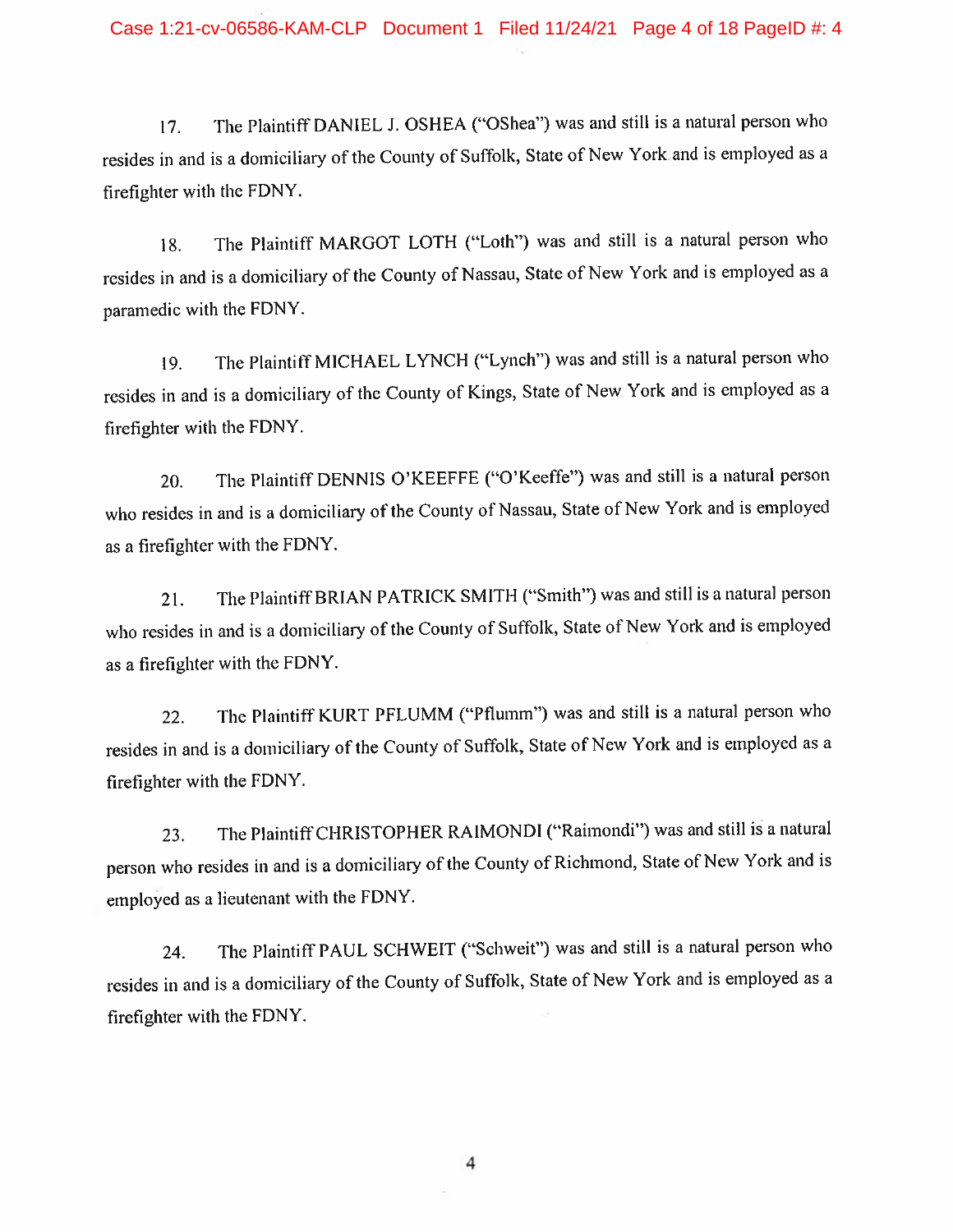25. The Plaintiff JOSEPH T. JOHNSON ("Johnson") was and still is a natural person who resides in and is a domiciliary of the County of Queens, State of New York and is employed as a Captain with the FDNY.

26. The Plaintiff DAVID BUTTON ("Button") was and still is a natural person who resides in and is a domiciliary of the County of Nassau, State of New York and is employed as a firefighter with the FDNY.

27. The Plaintiff PAUL PARR ("Parr") was and still is a natural person who resides in and is a domiciliary of the County of Queens, State of New York and is employed as a lieutenant with the FDNY.

28. The Plaintiff MARK SINCLAIR ("Sinclair") was and still is a natural person who resides in and is a domiciliary of the County of Richmond, State of New York and is employed as a firefighter with the FDNY.

29. The Plaintiff DANIEL BAUDILLE ("Baudille") was and still is a natural person who resides in and is a domiciliary of the County of Orange, State of New York and is employed as a firefighter with the FDNY.

30. The Plaintiff JOHN DREHER ("Dreher") was and still is a natural person who resides in and is a domiciliary of the County of Richmond, State of New York and is employed as a firefighter with the FDNY.

31. The Plaintiff THOMAS OLSEN ("Olsen") was and still is a natural person who resides in and is a domiciliary of the County of Kings, State of New York and is employed as a firefighter with the FDNY.

32. The Plaintiff GIUSEPPE ROBERT PENORO ("Penoro") was and still is a natural person who resides in and is a domiciliary of the County of Queens, State of New York and is employed as a firefighter with the FDNY.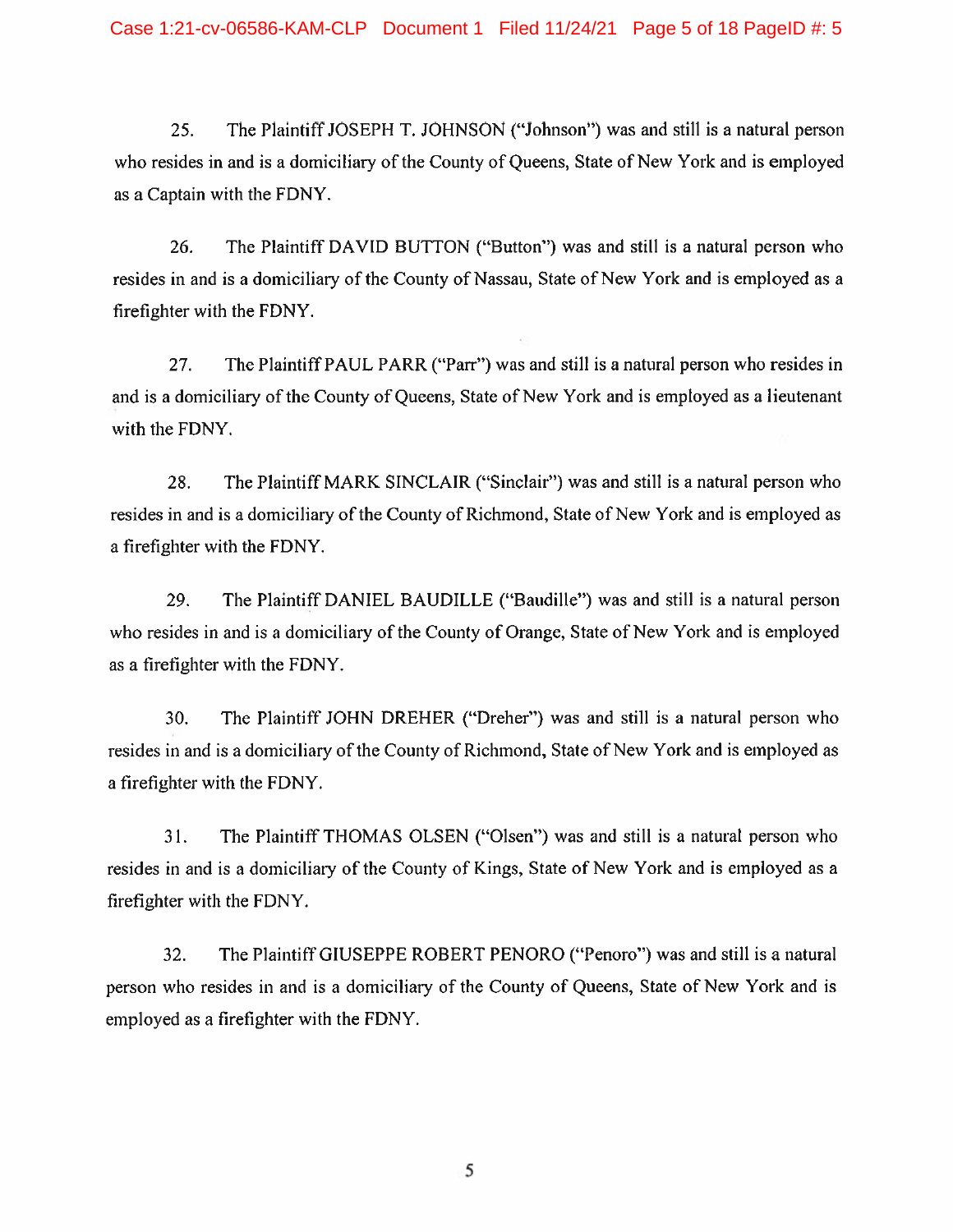33. The Plaintiff MATTHEW CONNOR ("Connor") was and still is a natural person who resides in and is a domiciliary of the County of Kings, State of New York and is employed as a lieutenant with the FDNY.

34. The Plaintiff NICHOLAS MULLIGAN ("Mulligan") was and still is a natural person who resides in and is a domiciliary of the County of Richmond, State of New York and is employed as a firefighter with the FDNY.

35. The Plaintiff RANDALL SANTANA ("Santana") was and still is a natural person who resides in and is a domiciliary of the County of Bronx, State of New York and is employed as a firefighter with the FDNY.

36. The Plaintiff ANTHONY PERRONE ("Perrone") was and still is a natural person who resides in and is a domiciliary of the County of Queens, State of New York and is employed as a firefighter with the FDNY.

37. The Plaintiff SCOTT ETTINGER ("Ettinger") was and still is a natural person who resides in and is a domiciliary of the County of Richmond, State of New York and is employed as a lieutenant with the FDNY.

38. The Plaintiff ANTHONY MASTROPIETRO ("Mastropietro") was and still is a natural person who resides in and is a domiciliary of the County of Nassau, State of New York and is employed as a firefighter with the FDNY.

39. The Plaintiff RASHAAD TAYLOR ("Taylor") was and still is a natural person who resides in and is a domiciliary of the County of Orange, State of New York and is employed as a firefighter with the FDNY.

40. The Plaintiff ANTHONY RUGGIERO ("Ruggiero") was and still is a natural person who resides in and is a domiciliary of the County of Richmond, State of New York and is employed as a firefighter with the FDNY.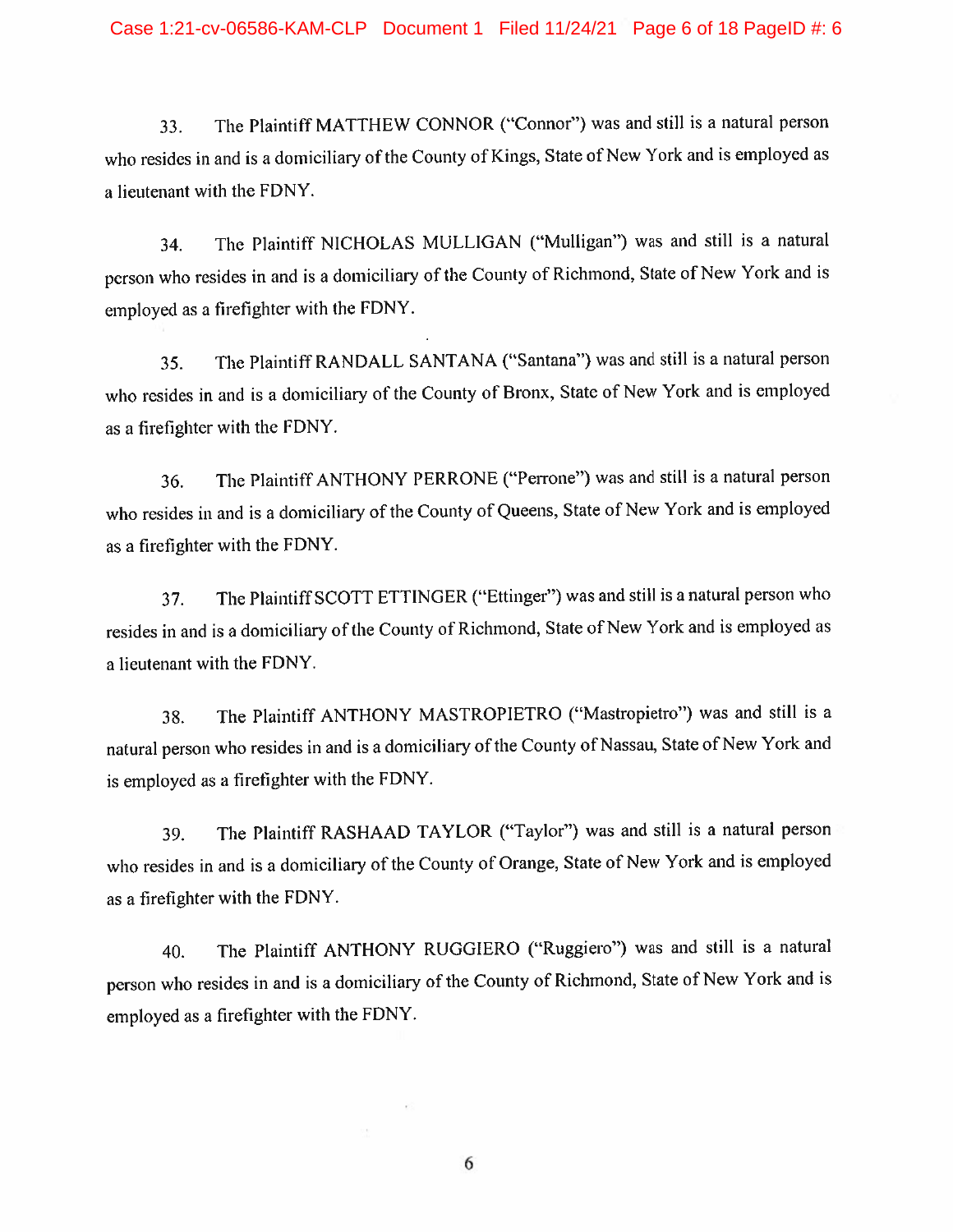41. The Plaintiff JOSEPH MURDOCCA ("Murdocca") was and still is a natural person who resides in and is a domiciliary of the County of Richmond, State of New York and is employed as a firefighter with the FDNY.

42. The Plaintiff KEITH KLEIN ("Klein") was and still is a natural person who resides in and is a domiciliary of the County of Queens, State of New York and is employed as a firefighter with the FDNY.

43. The Plaintiff PAUL VASQUENZ ("Vasquenz") was and still is a natural person who resides in and is a domiciliary of the County of Richmond, State of New York and is employed as a firefighter with the FDNY.

44. The Plaintiff MARK HENESY ("Henesy") was and still is a natural person who resides in and is a domiciliary of the County of Orange, State of New York and is employed as a lieutenant with the FDNY.

45. The Plaintiff RY AN K. HALL ("Hall") was and still is a natural person who resides in and is a domiciliary of the County of Suffolk, State of New York and is employed as a firefighter with the FDNY.

46. The Plaintiff JUDE PIERRE ("Pierre") was and still is a natural person who resides in and is a domiciliary of the State of New York and is employed as a firefighter with the FDNY.

47. The Plaintiff MICHELLE SANTIAGO ("Santiago") was and still is a natural person who resides in and is a domiciliary of the County of Orange, State of New York and is employed as a lieutenant with the FDNY.

48. The Plaintiff ROBERT DITRANI ("DiTrani") was and still is a natural person who resides in and is a domiciliary of the County of Richmond, State of New York and is employed as a lieutenant with the FDNY.

49. The Plaintiff BRIAN T. DENZLER ("Denzler'') was and still is a natural person who resides in and is a domiciliary of the County of Suffolk, State of New York and is employed as a firefighter with the FDNY.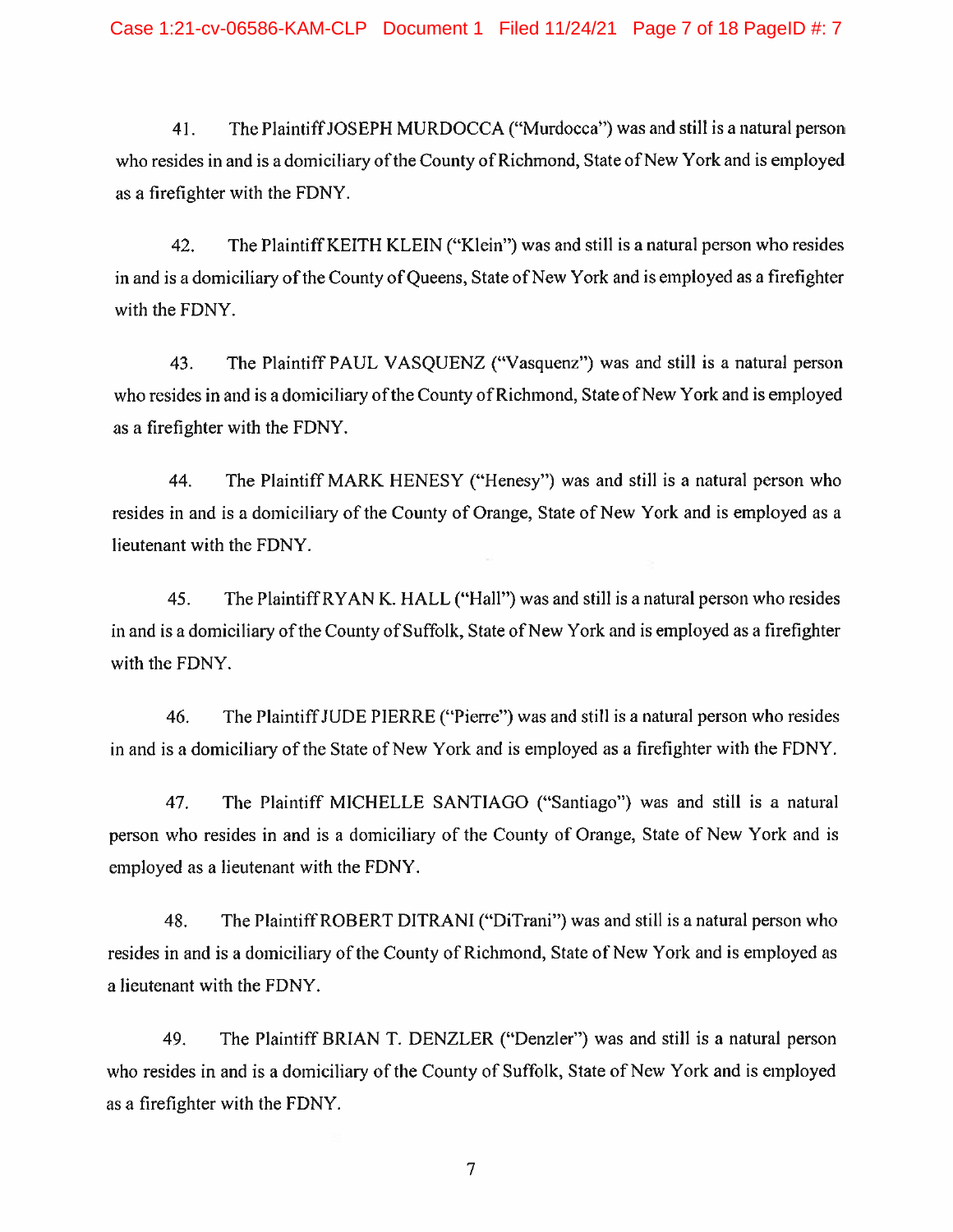50. The Plaintiff MICHAEL MCGOFF ("McGoff") was and still is a natural person who resides in and is a domiciliary of the County of Richmond, State of New York and is employed as a firefighter with the FDNY.

51. The Defendant NEW YORK CITY FIRE DEPARTMENT ("FDNY") was and still is a municipal corporation duly organized under the laws of New York State with its principal place of business is located in the County of Kings, State of New York.

52. The Defendant DANIEL A. NIGRO ("Nigro") was and still is a natural person whose principal place of business is located in the County Kings, State of New York.

53. The Defendants JOHN DOE #1-10 ("John Doe") are unknown persons who have directly participated in, have knowledge of, and have had personal involvement in the deprivation of the Plaintiffs' constitutional rights.

54. The Defendants JANE DOE #1-10 ("Jane Doe") are unknown persons who have directly participated in, have knowledge of, and have had personal involvement in the deprivation of the Plaintiffs' constitutional rights.

55. This is a civil action seeking injunctive relief and declarative judgment relief to protect the Plaintiffs' constitutional rights to due process and property rights (U.S. Constitution, Fourteenth Amendment).

56. This Court has subject matter jurisdiction under 28 U.S.C. § 1331.

57. This Court has personal jurisdiction over the Defendants.

58. Venue is proper in this Court pursuant to 28 U.S.C. §§ 139l(b)(l) and 1391(d), because, the Defendants have offices within this judicial district.

#### **II. FACTS**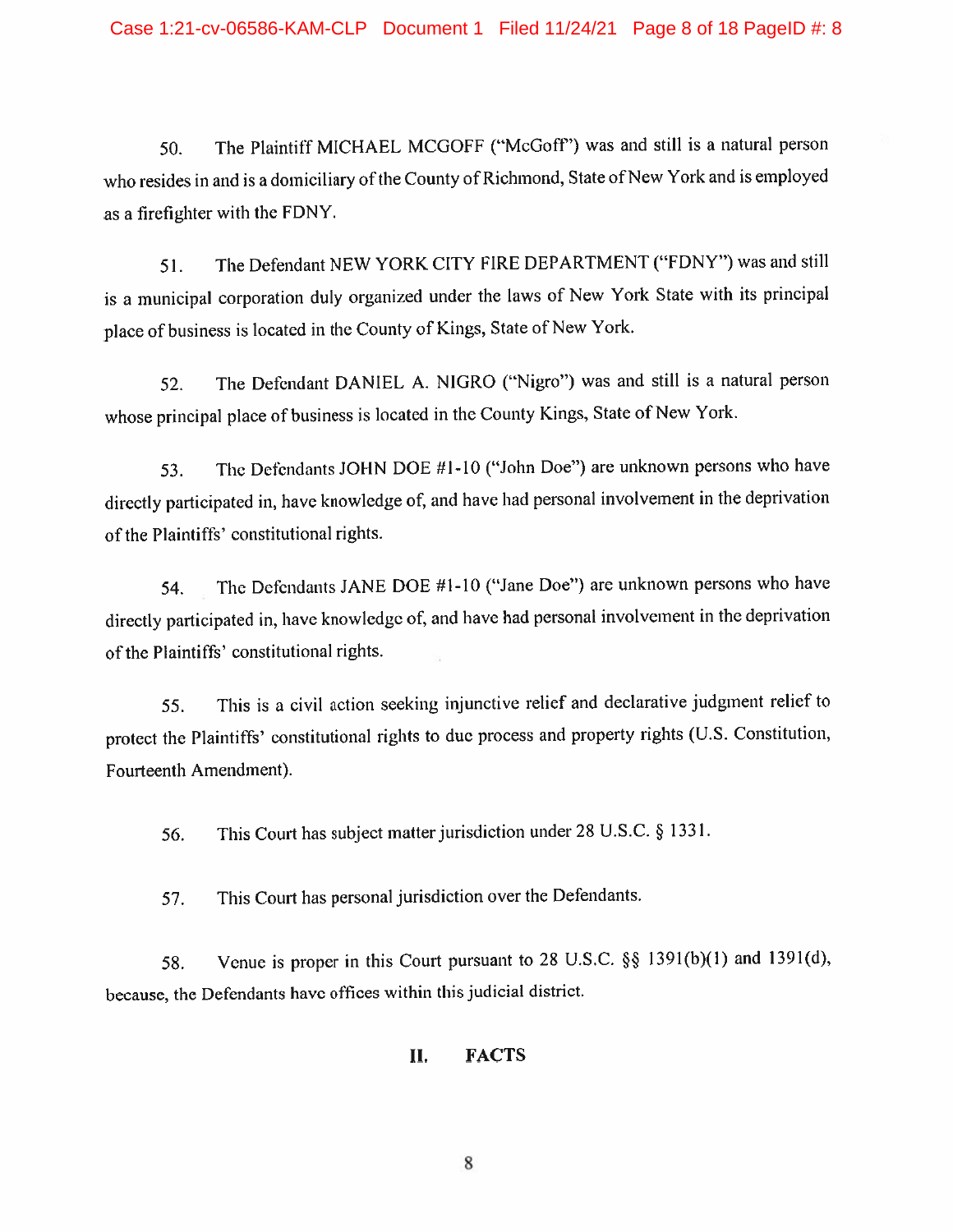#### **A. Background**

- 59. The FDNY is a State actor.
- 60. Nigro is the Commissioner of the FDNY.
- 61. The Plaintiffs have not taken a COVID-19 vaccine.
- 62. The Plaintiffs are:
	- (a) Officers (Bottalico, Heaton, Evans, Raimondi, Johnson, Parr, Connor, Ettinger, Henesy, DiTrani);
	- (b) Fire fighters (Garland, Bevilacqua, Cicero, Columbia, Costello, Daly, Defonte, DeForest, DePaola, Doyle, Filocamo, Garvey, Guameiri, OShea, Lynch, O'Keeffe, Smith, Pflumm, Schweit, Button, Sinclair, Baudille, Dreher, Olsen, Penoro, Mulligan, Santana, Perrone, Mastropietro, Taylor, Ruggiero, Murdocca, Klein, Vasquenz, Hall, Pierre, Denzler, McGoft);
	- (c) Employees of the Emergency Medical Service (Loth, Santiago)

### **B. Unconstitutional Acts By The Defendants**

63. As a direct consequence of not taking a COVID-19 vaccine, on October 30, 2021, the Plaintiffs were told by the FDNY that they have been placed on a Leave Without Pay ("L WOP") and cannot report to work beginning at 9:00 am on November I, 2021.

64. From on or about November 1, 2021 through the date of the Complaint, Garland, Heaton, Bevilacqua, Cicero, Columbia, Costello, Daly, Defonte, DeForest, DePaola, Doyle, Evans, Garvey, Guameiri, OShea, Loth, Lynch, Smith, Pflumm, Raimondi, Schweit, Button, Parr, Sinclair, Dreher, Olsen, Connor, Mulligan, Santana, Ettinger, Taylor, Ruggiero, Murdocca, Klein, Henesy, Hall, Pierre, Santiago, Denzler, and McGoff remain on an unpaid status and unauthorized to enter FDNY's buildings to work.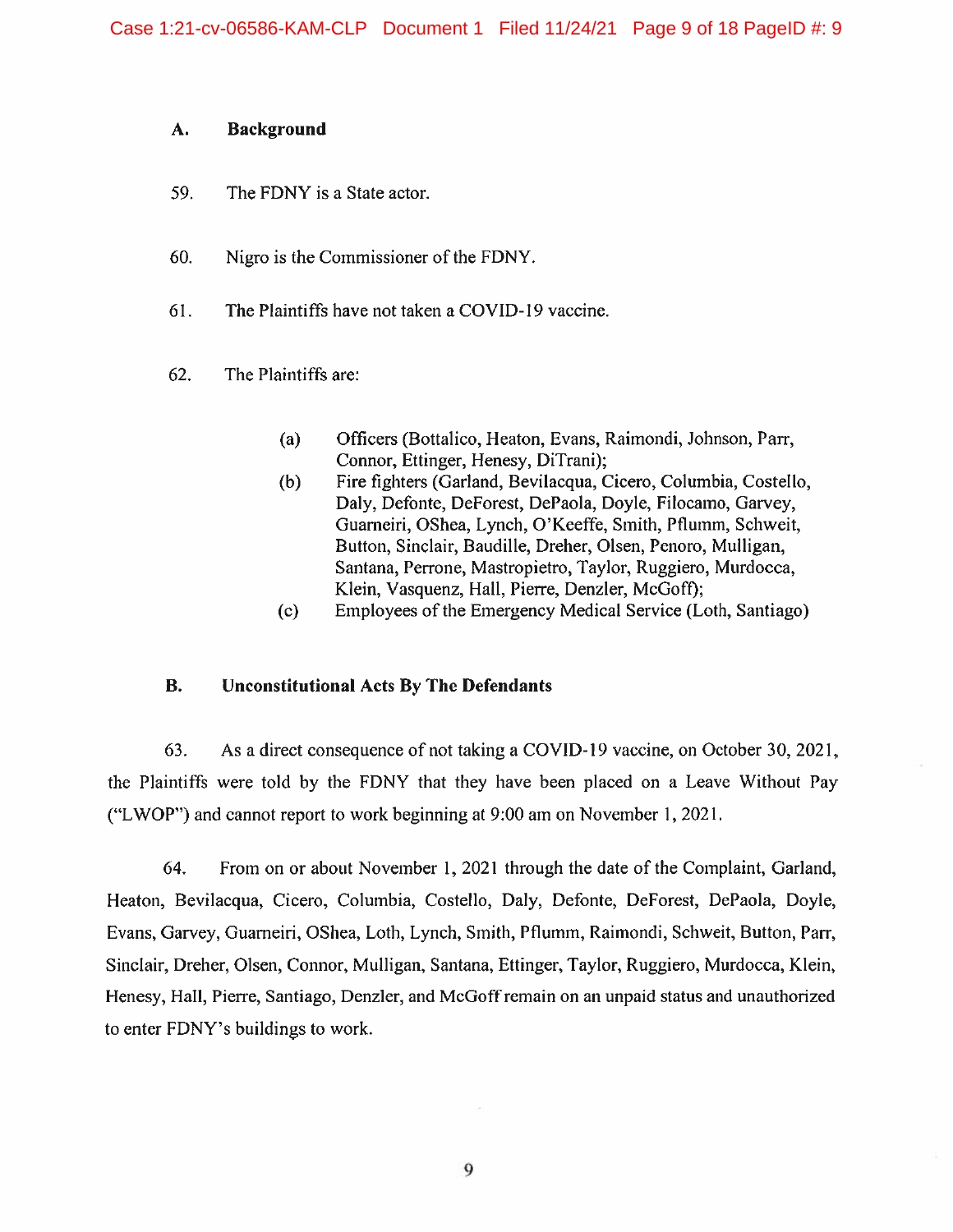65. Bottalico went on L WOP beginning on November 1, 202 l, but returned to pay status on November 15, 2021. Filocamo began on L WOP on November l, 2021 and returned to pay status on November 8, 2021. O'Keefe began on LWOP on November 1, 2021 and returned to pay status on November 17, 2021. Johnson went on LWOP beginning on November 1, 2021, but returned to pay status on November 9 2021. Baudille went on L WOP beginning on November I, 2021, but returned to pay status on November 13, 2021. Penoro went on L WOP beginning on November l, 2021, but returned to pay status on November 16, 202 I . Mastoprietro went on L WOP beginning on November 1, 2021, but returned to pay status on November 16, 2021. Vasquenz went on LWOP beginning on November 1, 2021, but returned to pay status on November 18, 2021. DiTrani went on L WOP beginning on November l, 2021, but returned to pay status on November 19, 2021.

66. The FDNY has suspended the Plaintiffs without pay without due process pursuant to N.Y.C. Administrative Code§ 15-113.

67. The Plaintiffs individually possess a property-based, procedural due process right to their pay pursuant to the Fourteenth Amendment to the United States Constitution.

68. The FDNY's unilateral decision to suspend the Plaintiffs' pay violated the Plaintiffs' property-based, procedural due process right to their pay.

69. The Plaintiffs individually possess a procedural due process right to their jobs pursuant to the Fourteenth Amendment to the United States Constitution.

70. The FDNY's unilateral decision to suspend the Plaintiffs from their job without due process pursuant to N.Y.C. Administrative Code§ 15-113 violated the Plaintiffs' procedural due process right to their jobs.

71. Nigro's unilateral decision to suspend the Plaintiffs from their job without due process pursuant to N.Y.C. Administrative Code§ 15-113 violated the Plaintiffs' procedural due process right to their jobs.

72. The Plaintiffs' constitutional rights have been trampled on by the FDNY.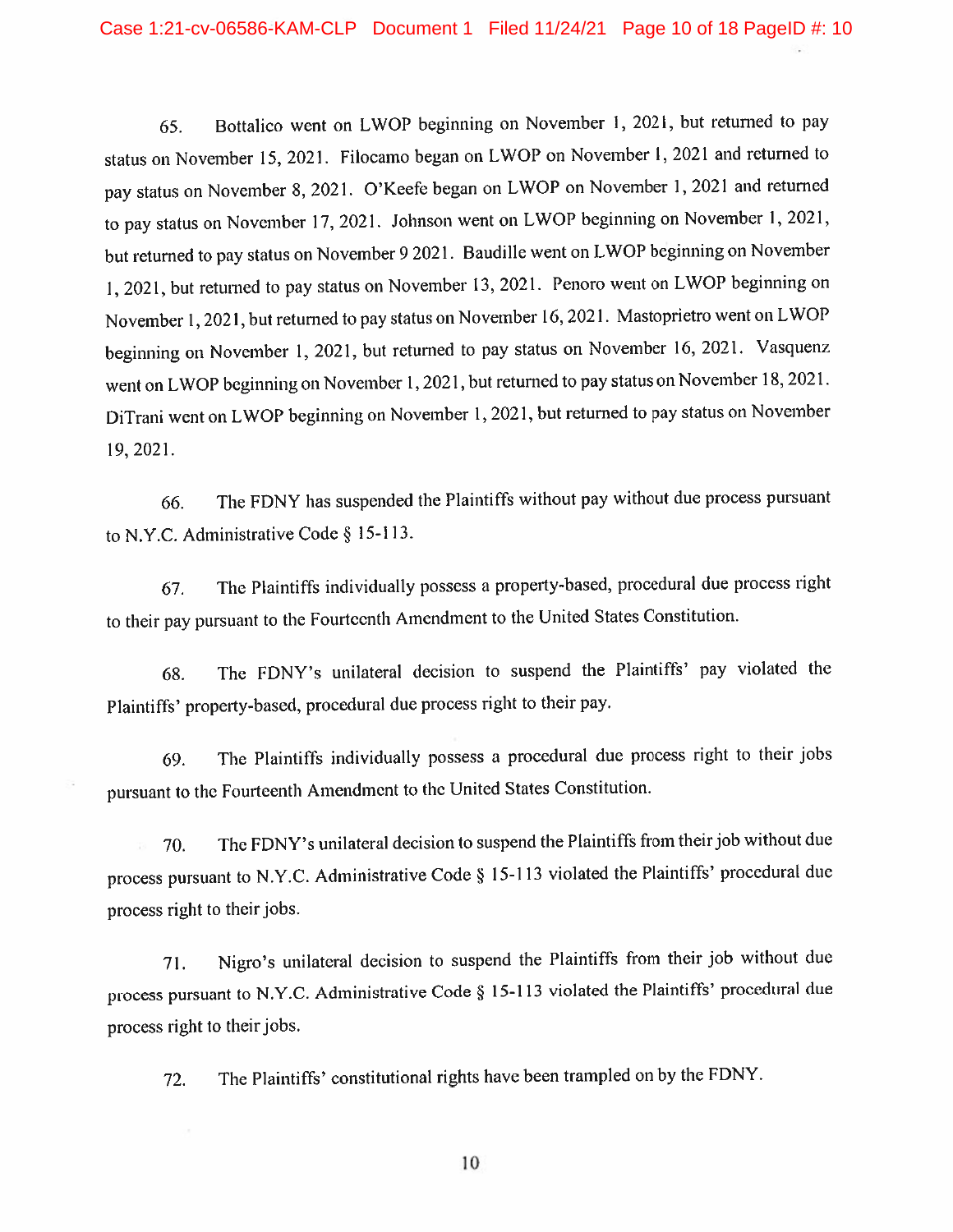73. The Plaintiffs' constitutional rights have been trampled on by Nigro.

#### **C. Class Allegations**

74. FDNY's suspension of the Plaintiffs without pay without due process was pursuant to policies, customs, and/or practices of the FDNY.

75. Plaintiffs, on behalf of themselves and of the class of similarly situated persons, seek an Order declaring that the FDNY's unilateral decision to suspend the Plaintiffs without pay without due process was unconstitutional.

76. Plaintiffs, on behalf of themselves and of the class of similarly situated persons, seek an Order declaring that the FDNY's unilateral decision to suspend the Plaintiffs without pay without due process was illegal.

77. Plaintiffs bring this Action on their own behalf and on behalf of all persons similarly situated, pursuant to Federal Rule of Civil Procedure 23(b){3). Plaintiffs seek a certification of a class defined as follows: All FDNY employees suspended without pay for not taking the COVID-19 vaccine who have a statutory or contractual right to charges and a hearing before the employee is disciplined or terminated.

78. Pursuant to Federal Rule of Civil Procedure 23(a), the members of the class are so numerous that joinder of all members is impractical. Plaintiffs do not know the exact number of class members. Plaintiffs are infonned and believe, and thereupon allege that there are more than I 00 persons in the class defined above.

79. Pursuant to Federal Rule of Civil Procedure 23(a), Plaintiffs are informed and believe, and thereupon allege, that there are question of law and fact common to the class, including but not limited to:

> (a) Whether a FDNY officer or member of the unifonned force possesses a property-based, procedural due process right to their pay pursuant to the Fourteenth Amendment to the United States Constitution;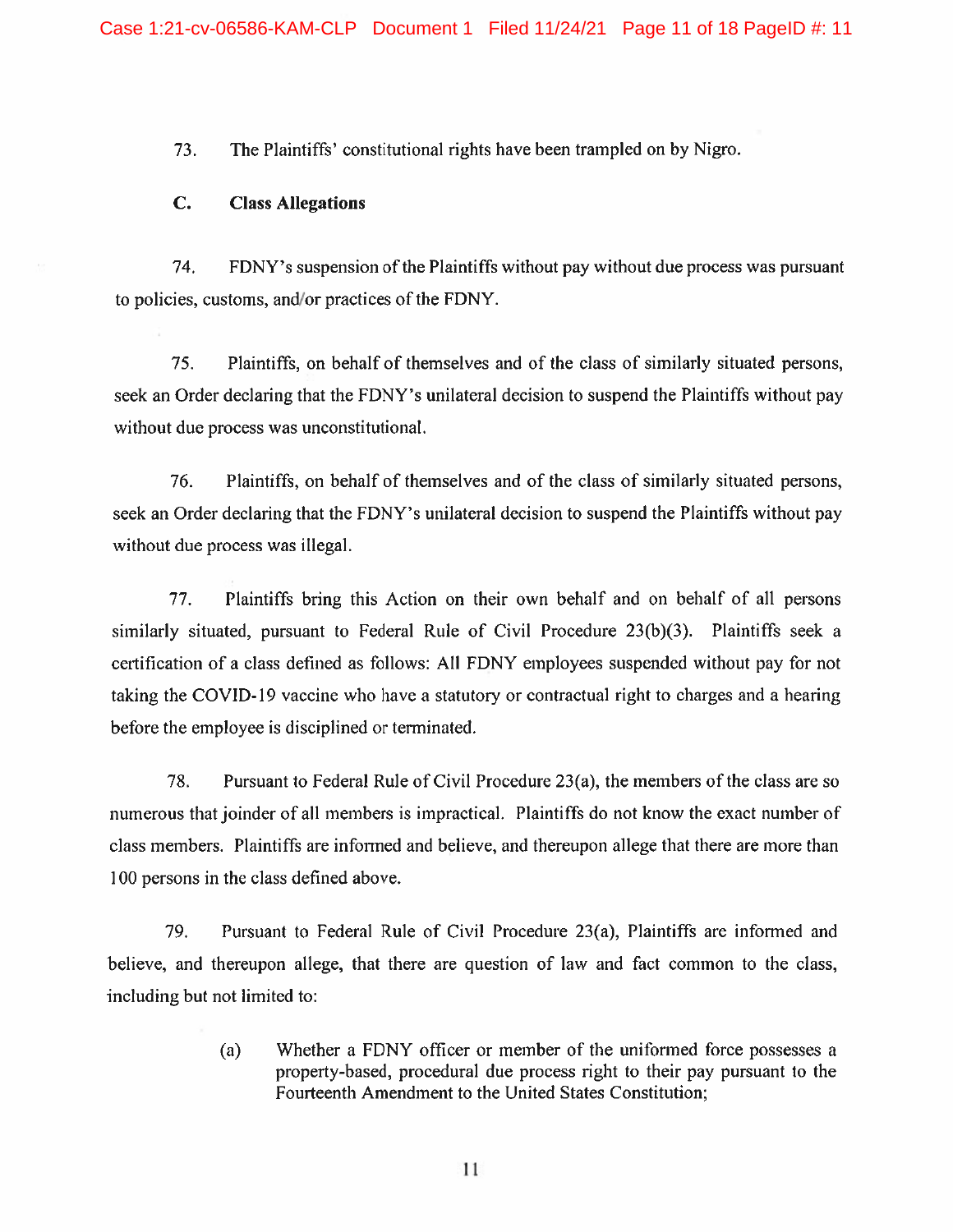(b) Whether a FDNY officer or member of the uniformed force possesses a procedural due process right to their jobs pursuant to the Fourteenth Amendment to the United States Constitution.;

80. Pursuant to Federal Rules of Civil Procedure 23(a), Plaintiffs' claims are typical of the class they seek to represent. The Plaintiffs have all been suspended without pay without due process. Plaintiffs have the same interests and have suffered the same type of injuries as the proposed class. Each proposed class member suffered actual damages as a result of the challenged conduct. Plaintiffs' claims arose because of the FDNY's policies, customs, and/or practices.

81. Pursuant to Federal Rules of Civil Procedure 23(a), Plaintiffs' claims are typical of the class they seek to represent. The Plaintiffs have all been suspended without pay without due process. Plaintiffs have the same interests and have suffered the same type of injuries as the proposed class. Each proposed class member suffered actual damages as a result of the challenged conduct. Plaintiffs' claims arose because of the FDNY's policies, customs, and/or practices.

82. Pursuant to Federal Rules of Civil Procedure 23(a), Plaintiffs' claims are typical of the class they seek to represent. The Plaintiffs have all been suspended without pay without due process. Plaintiffs have the same interests and have suffered the same type of injuries as the proposed class. Each proposed class member suffered actual damages as a result of the challenged conduct. Plaintiffs' claims arose because of the FDNY's policies, customs, and/or practices.

83. Plaintiffs' counsel has the resources, experience, and expertise to successfully prosecute this Action against Defendants. Counsel knows of no conflicts among members of the class, or between counsel and any members of the class.

84. Pursuant to Federal Rules of Civil Procedure 23(b)(3), upon certification, class members must be furnished with the best notice practicable under the circumstances, including individual notice to all members who can be identified through reasonable effort. If this action is certified as a class action, Plaintiffs contemplate that individual notice will be given to class members, at such last known address by first class mail, as well as notice by publication infonning them of the following: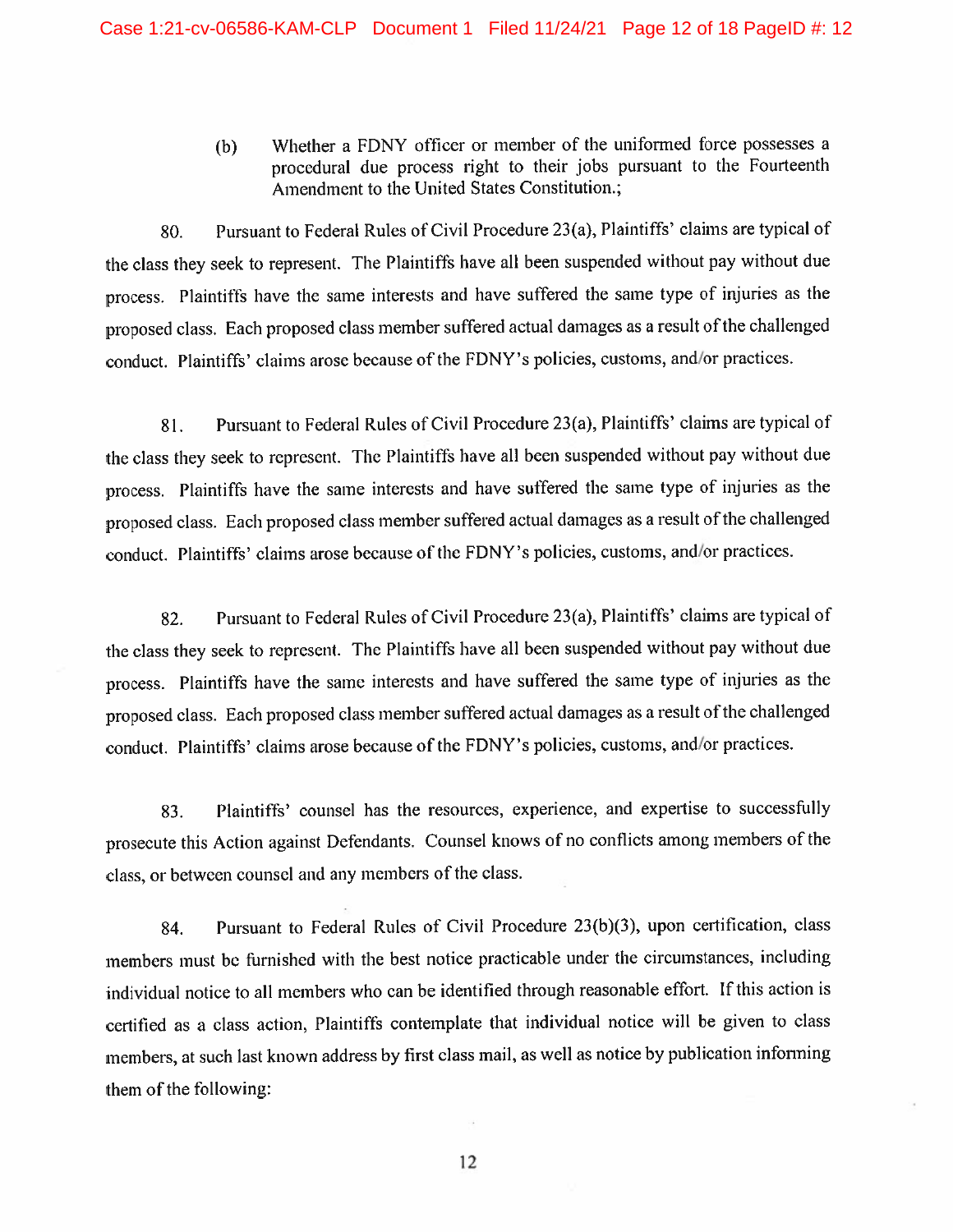- i. The pendency of the class action and the issues common to the class;
- ii. The nature of the action:
- iii. Their right to "opt-out" of the action within a given time, in which event they will not be bound by a decision rendered in the class action;
- iv. Their right to "opt-out" to be represented by their own counsel and to enter an appearance in the case; otherwise they will be represented by the named class plaintiffs and their counsel; and
- v. Their right, if they do not "opt-out" to share in any recovery in favor of the class, and conversely to be bound by any judgment on the common issues adverse to the class.

### III. **CAUSES OF ACTION**

### **AS AND FOR A FIRST CAUSE OF ACTION FOR DECLARATORY JUDGMENT**

85. The Plaintiffs re-state and re-allege the allegations contained in  $\P\P$  1 through 84, as if fully set forth herein.

86. The Plaintiffs are officers or members of the uniformed force.

87. The Plaintiffs are employees that possess N.Y.C. Administrative Code *§* 15-113 rights.

88. The Plaintiffs have been suspended without pay without due process in accordance with their statutory rights.

89. There is an actual controversy over whether what the FDNY did to the Plaintiffs, namely suspend the Plaintiffs without pay without due process violating the Plaintiffs' Fourteenth Amendment rights.

90. The Plaintiffs request an Order declaring that what the FDNY did to the Plaintiffs, namely suspend the Plaintiffs without pay without due process violating the Plaintiffs' Fourteenth Amendment rights to due process and to their pay without due process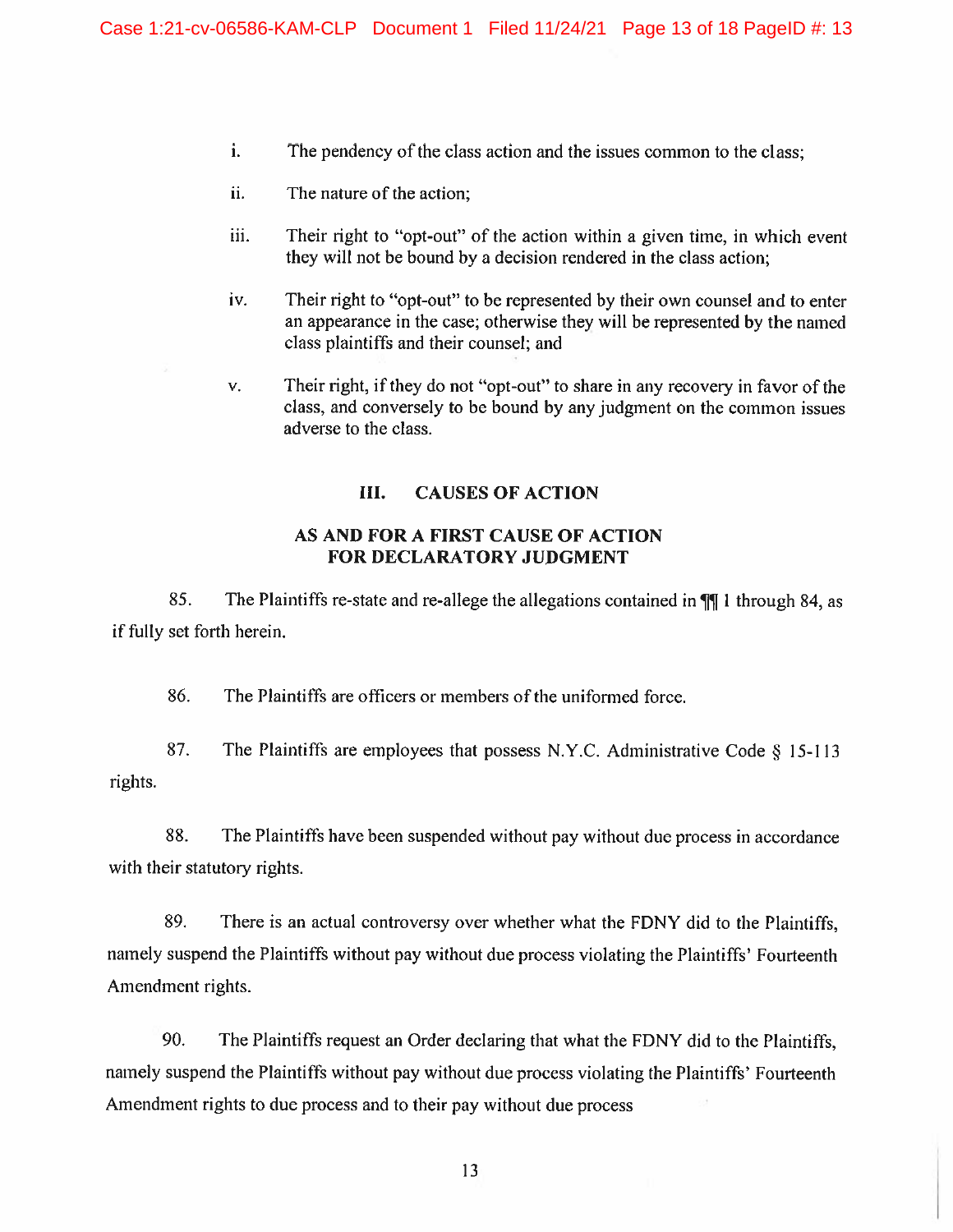91. The Plaintiffs have no adequate remedy at law.

# **AS AND FOR A SECOND CAUSE OF ACTION FOR PERMANENT INJUNCTION**

92. The Plaintiffs re-state and re-allege the allegations contained in  $\P$ [1 through 91, as if fully set forth herein.

93. The Plaintiffs have a high likelihood of success on the merits because the Plaintiffs possess a property-based, procedural due process right to their pay pursuant to the Fourteenth Amendment to the United States Constitution.

94. The Plaintiffs have a high likelihood of success on the merits because the Plaintiffs possess a procedural due process right to their jobs pursuant to the Fourteenth Amendment to the United States Constitution.

95. The Plaintiffs have a high likelihood of success on the merits because the FDNY has violated their property-based, procedural due process right to their pay.

96. The Plaintiffs have a high likelihood of success on the because the FDNY has violated their property-based, procedural due process right to their pay.

97. The violation of the Plaintiffs' constitutional rights constitutes irreparable hann.

98. Without a permanent injunction, the Plaintiff will have no adequate remedy at law.

## **AS AND FOR A THIRD CAUSE OF ACTION FOR VIOLATION OF 42 U.S.C.** § **1983 AGAINST THE FDNY, NIGRO, JOHN DOE AND JANE DOE**

99. The Plaintiffs re-state and re-allege the allegations contained in  $\P$ 1 through 98, as if fully set forth herein.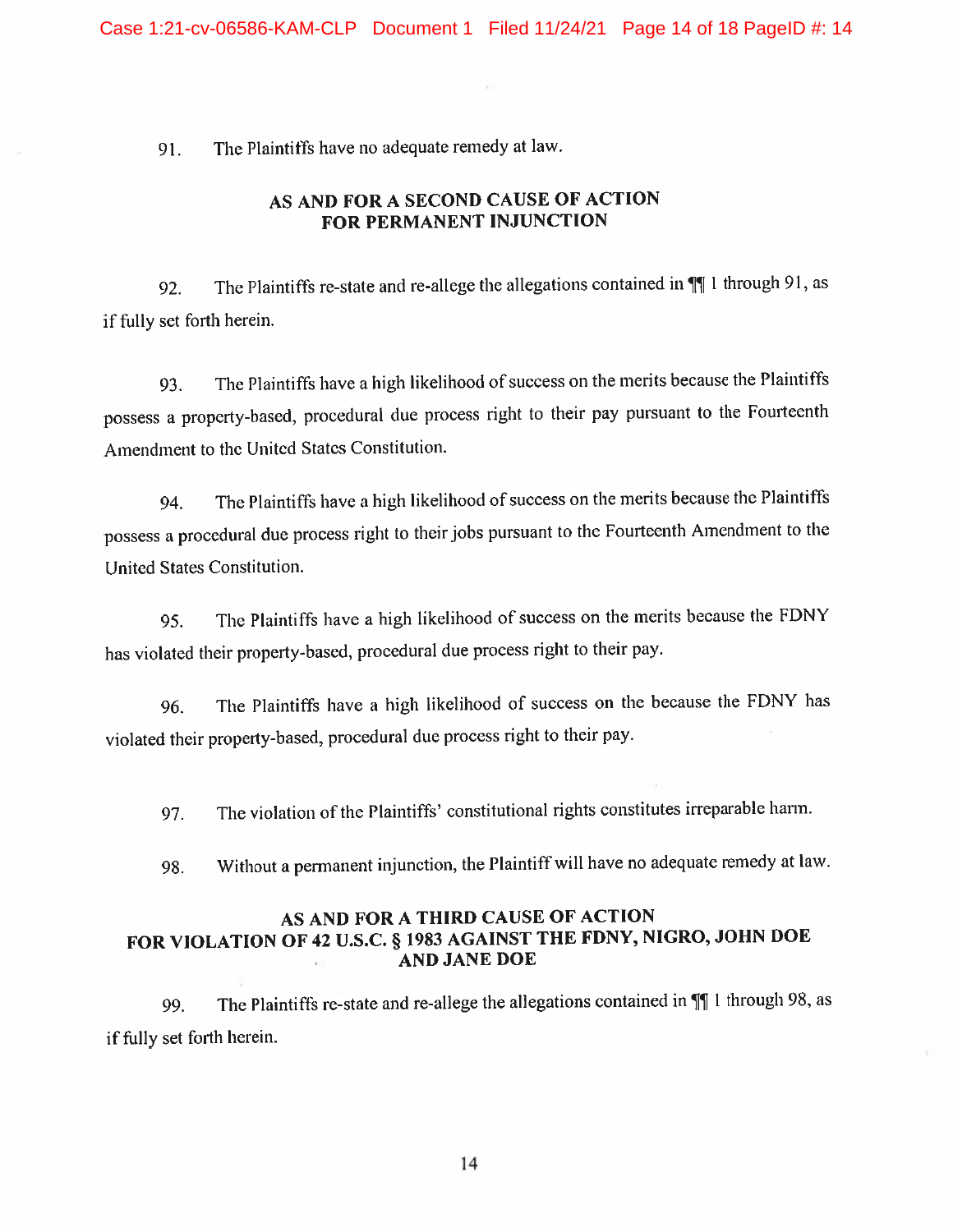100. The FDNY subjected the Plaintiffs to the foregoing acts and omissions without due process of law in a violation of 42 U.S.C. § 1983 thereby depriving Plaintiffs of their rights, privileges and immunities secured by the Fourteenth Amendment of the United States Constitution.

101. The FDNY through its actions, violated the Plaintiffs' due process rights guaranteed to the Plaintiffs by statute N.Y.C. Administrative Code§ 15-113 under the Fourteenth Amendment of the United States Constitution.

102. The Plaintiffs were not provided the opportunity for a fair hearing prior to being deprived of a constitutionally protected property interest, namely their pay.

103. The FDNY was barred by statute and/or contract from suspending the Plaintiffs without pay without due process.

104. The Plaintiffs, as public employees, who can only be discharged for cause, have a constitutionally protected property interest in his job, and could not be suspended without pay without due process.

105. The FDNY has denied Plaintiff due process of law by not providing a hearing before an impartial hearing officer resulting in a wrongful, and unlawful leave of absence, and a tennination of a constitutionally protected liberty or property interest.

I 06. The FDNY, Nigro, John Doe and Jane Doe, acting under color of law, and through their employees, servants, agents and designees, have engaged in a course of action and behavior rising to the level of a policy, custom, and condoned practice, which has deprived Plaintiffs of their rights, privileges and immunities secured by the Constitution and laws in violation of 42 U.S.C. § 1983. These actions were condoned, adopted and fostered by policy makers including but not limited to Nigro, John Doe and Jane Doe.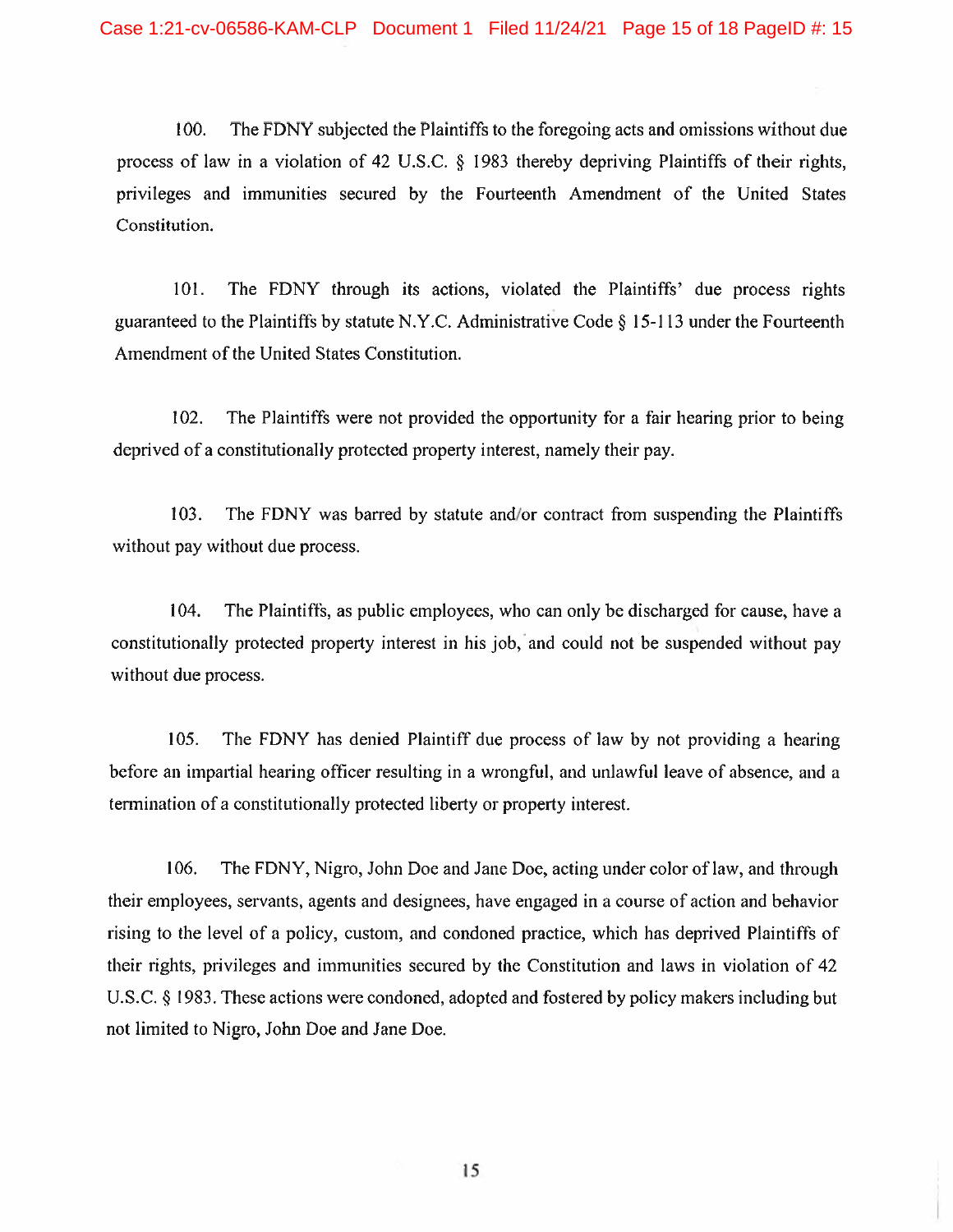107. As a direct and proximate result of said acts, Plaintiffs and others similarly situated have suffered and continue to suffer irreparable hann, loss of income, loss of other employment benefits, injury to reputation and good name, being subjected to scandalous claims and investigations and have suffered and continues to suffer distress, humiliation, great expense, embarrassment, and damages to their reputation.

108. As a direct and proximate result of said acts, Plaintiffs and others similarly situated have suffered and continues to suffer suspension, leave of absence, diminished employment, and have suffered and continues to suffer distress, humiliation, great expense, embarrassment and damage to their reputation.

I 09. As a result of the FDNY's acts, Plaintiffs suffered and are entitled to, damage sustained to date and continuing in a sum in excess of the jurisdictional limits of all State comts which might otherwise have jurisdiction and this court, costs and attorney's fees as well as equitable and injunctive relief and any other relief this Court may find and just and proper.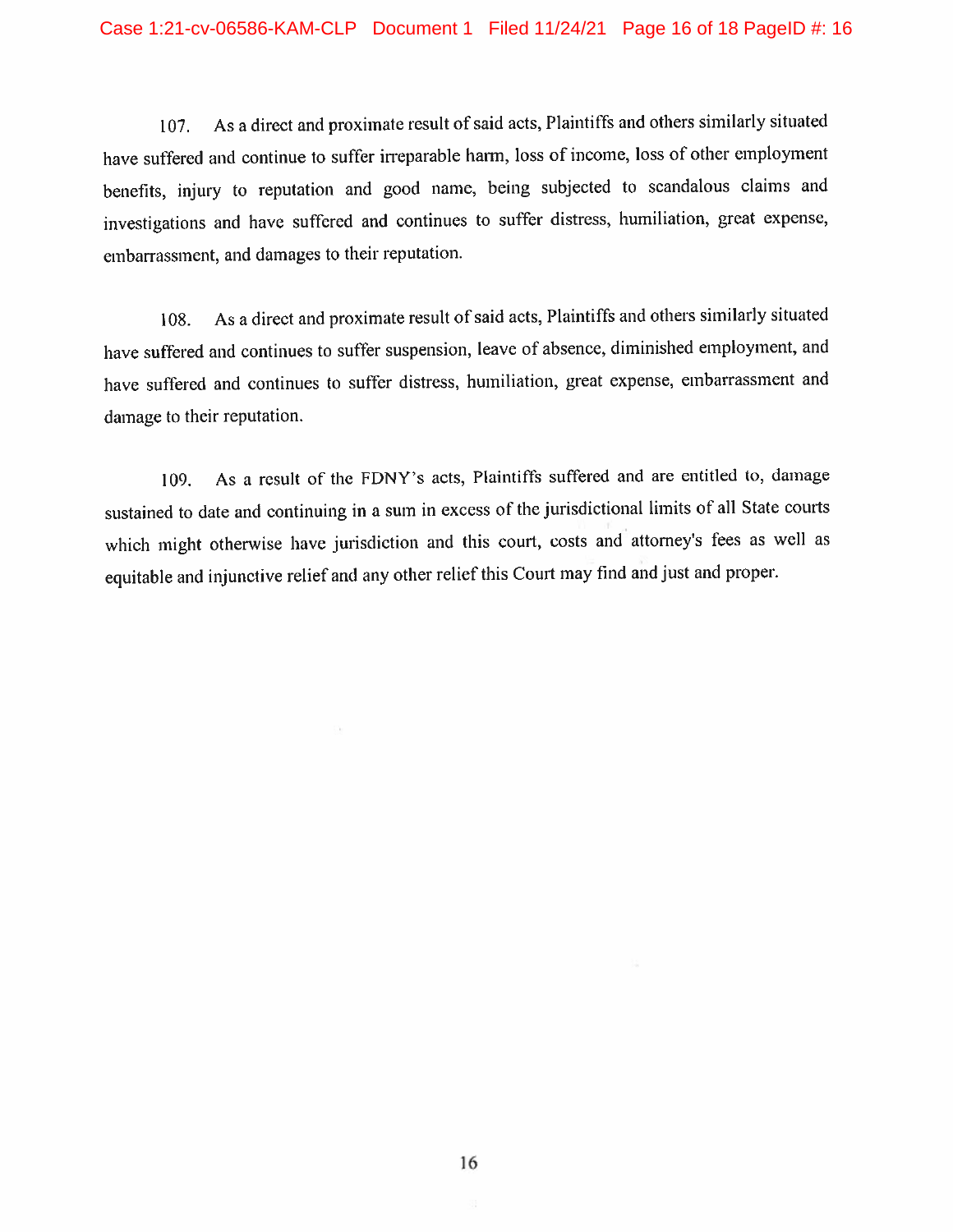### **AS AND FOR A FOURTH CAUSE OF ACTION FOR DIRECT PARTICIPATION AND AIDING AND ABETTING IN VIOLATION OF 42 U.S.C.** § **1983 AGAINST THE NIGRO, JOHN DOE AND JANE DOE**

110. The Plaintiffs re-state and re-allege the allegations contained in  $\P$ [ 1 through 109, as if fully set forth herein.

1 I l. Nigro, John Doe, and Jane Doe, individually and collectively did foster and encourage the FDNY to violate the Plaintiffs' constitutional rights.

112. Nigro, John Doe, and Jane Doe, individually and collectively, jointly and severally, violated the Plaintiffs' constitutional rights when they failed to stop the FDNY from suspending the Plaintiffs without pay without due process.

113. Nigro, John Doe, and Jane Doe, individually and collectively knew and had reason to know that the FDNY violated the Plaintiffs' constitutional rights when the FDNY suspended the Plaintiffs without pay without due process.

114. Nigro, John Doe, and Jane Doe, individually and collectively jointly and severally, did foster and encourage the FDNY to violate the Plaintiffs' constitutional rights by suspending the Plaintiffs without pay without due process.

115. Based on the foregoing, the Nigro, John Doe, and Jane Doe directly participated in and/or tacitly condoned the violation of the Plaintiffs' constitutional rights, violating 42 U.S.C.§ I 983.

**WHEREFORE,** the Plaintiffs demand judgment:

- ( l) on the First Cause of Action for a declaratory judgment, declaring that what the FDNY did to the Plaintiffs, namely suspend the Plaintiffs without pay without due process violating the Plaintiffs' Fourteenth Amendment rights to due process and to their pay without due process; and
- (2) on the Second Cause of Action for a permanent injunction, enjoining the FDNY from violating the Plaintiffs' constitutional rights; and